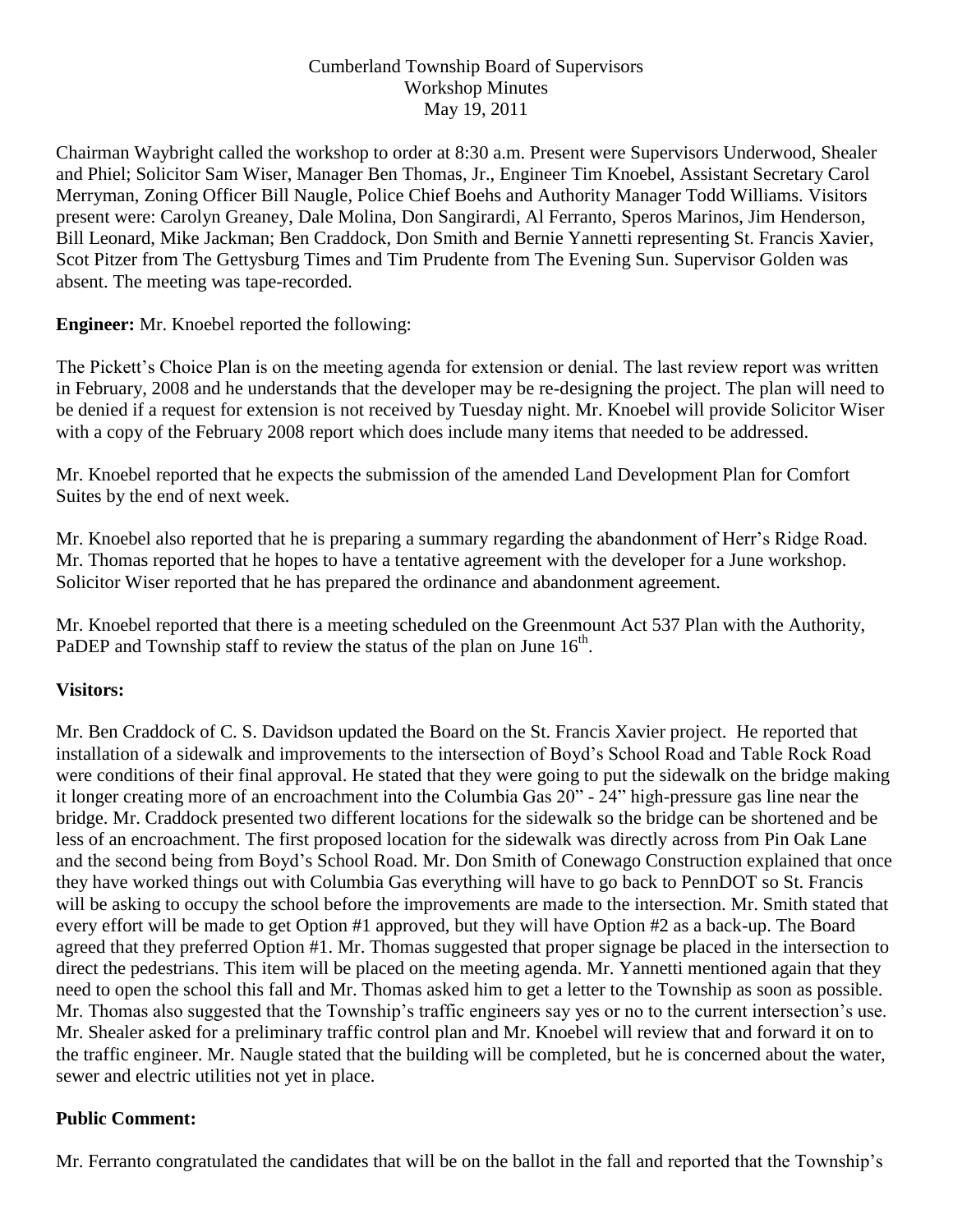Comprehensive Plan is on the county's website so it will be easy to take the link and put it on the Township's website.

Mr. Henderson asked to be on the committee reviewing the Zoning amendments and stated that the people with the most expertise need to be on the Planning Commission to also review the Zoning amendments and possibly extending the Planning Commission to seven members.

Mr. Bill Leonard asked for an update on Bream Hill Road and no response has been received back from PennDOT and since nothing was budgeted in 2011 for the project it will have to be considered in the 2012 budget. Solicitor Wiser explained the process the Township would need to follow to abandon the road.

### **Manager:**

Mr. Thomas recommended that the Board review the Strategic Plan at their June 23rd workshop following any other items of business.

The Management Committee of the Adams County Tax Collection Committee has reviewed three options and has recommended Option #3 for a joint tax committee approach and Mr. Thomas suggested that the Board should have a proposed set of By-Laws and a proposed agreement with the tax collection agency before they make a decision and the Board agreed.

The Township has received the proposed agreement for the Belmont Road Bridge and Solicitor Wiser has reviewed the agreement and sent a couple of concerns to the county's solicitor and this item is on the meeting agenda. The construction may take place this fall and next spring.

He is waiting to hear back from some of the people he contacted regarding the Park and Rec Committee and should have the list of names for Tuesday night's meeting.

Mr. Thomas requested an Executive Session to discuss a personnel issue.

# **Solicitor:**

Solicitor Wiser handed out a copy of a Petition for Exemption Resolution for the Board to act on Tuesday night for Herr Tavern and this will be added to the meeting agenda.

#### **Committee Reports:**

**Planning/Zoning** – No report. **Public Safety –** No report. **Finance Committee** – The Township is on target with the budget. **Park and Rec –** No report. **Personnel –** Executive Session. **CTA –** There will be a meeting with the Supervisors to discuss the Greenmount Act 537 Plan and other issues on June  $16^{\text{th}}$ . **COG –** Albert Penska, Adams County Manager, will be there to discuss the county's change in classification**. ACTPO – N**o report. **CT411** – Mr. Thomas thanked Todd Williams for attending this workshop and the weekly staff meetings.